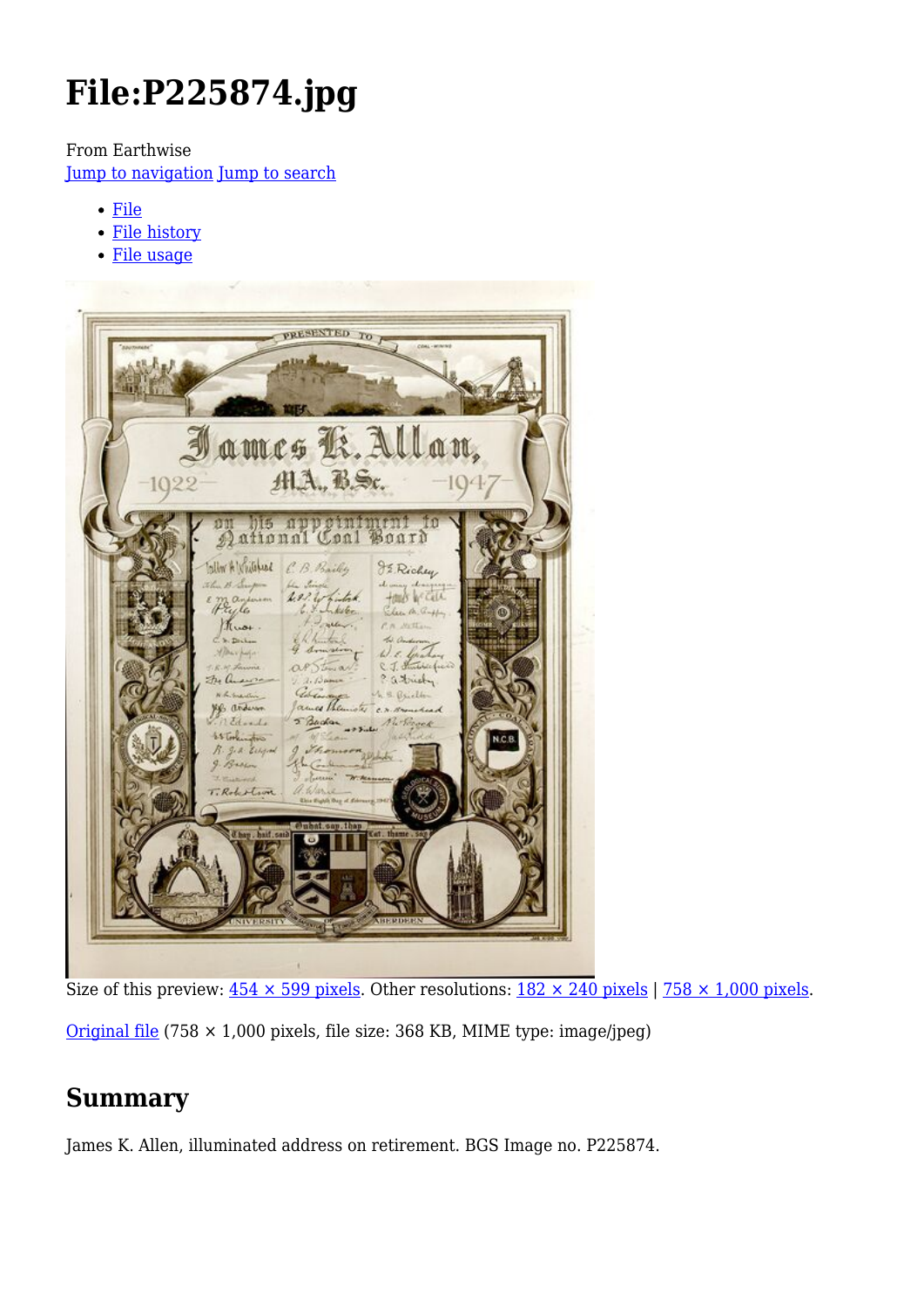# **Licencing**

Download of 1000 x 1000 pixel images is free for all non-commercial use - all we ask in return is for you to acknowledge BGS when using our images. Click our Terms and Conditions link below for information on acknowledgement text, and to find out about using our images commercially.

#### **Copyright**

The images featured on this site unless otherwise indicated are copyright material of the UK Research and Innovation (UKRI), of which the British Geological Survey is a component body. The British Geological Survey encourages the use of its material in promoting geological and environmental sciences. The images may be reproduced free of charge for any non-commercial use in any format or medium provided they are reproduced accurately and not used in a misleading or derogatory context. Where any images on this site are being republished or copied to others, the source of the material must be identified and the copyright status acknowledged. The permission to reproduce UKRI protected material does not extend to any images on this site which are identified as being the copyright of a third party. Authorisation to reproduce such material must be obtained from the copyright holders concerned.

#### **Non-commercial Use**

Use of the images downloaded from this site and reproduced digitally or otherwise may only be used for non-commercial purposes, which are:-

- Private study or research for a non-commercial purpose
- Education for teaching, preparation and examination purposes

When using the images please credit 'British Geological Survey' and include the catalogue reference ('P Number') of the item to allow others to access the original image or document. Noncommercial users of the images from this site are restricted to downloading no more than 30 images, without seeking further permission from [enquiries@bgs.ac.uk](mailto:enquiries@bgs.ac.uk)

#### **Commercial Use**

For commercial use of these images for which higher resolution images are available, individual permissions and/or licences arrangements should be agreed by contacting [enquiries@bgs.ac.uk](mailto:enquiries@bgs.ac.uk) Commercial use will include publications in books (including educational books), newspapers, journals, magazines, CDs and DVDs, etc, where a cover charge is applied; broadcasts on TV, film and theatre; and display in trade fairs, galleries, etc. If you are in doubt as to whether your intended use is commercial, please contact [enquiries@bgs.ac.uk](mailto:enquiries@bgs.ac.uk)

#### **Warranty**

Use of the images downloaded from this site is at the users own risk. UKRI gives no warranty as to the quality of the images or the medium on which they are provided or their suitability for any use.

#### **Ordnance Survey topography**

Maps and diagrams in Earthwise use topography based on Ordnance Survey mapping. The National Grid and other Ordnance Survey data ©Crown Copyright and database rights 2015. Ordnance Survey Licence No. 100021290 EUL.

## **File history**

Click on a date/time to view the file as it appeared at that time.

**Date/Time Thumbnail Dimensions User Comment** current [14:09, 15 August 2020](http://earthwise.bgs.ac.uk/images/3/37/P225874.jpg) KB) [Scotfot](http://earthwise.bgs.ac.uk/index.php/User:Scotfot) [\(talk](http://earthwise.bgs.ac.uk/index.php/User_talk:Scotfot) | [contribs](http://earthwise.bgs.ac.uk/index.php/Special:Contributions/Scotfot)) James K. Allen. illuminated address on retirement. BGS Image no. P225874.

You cannot overwrite this file.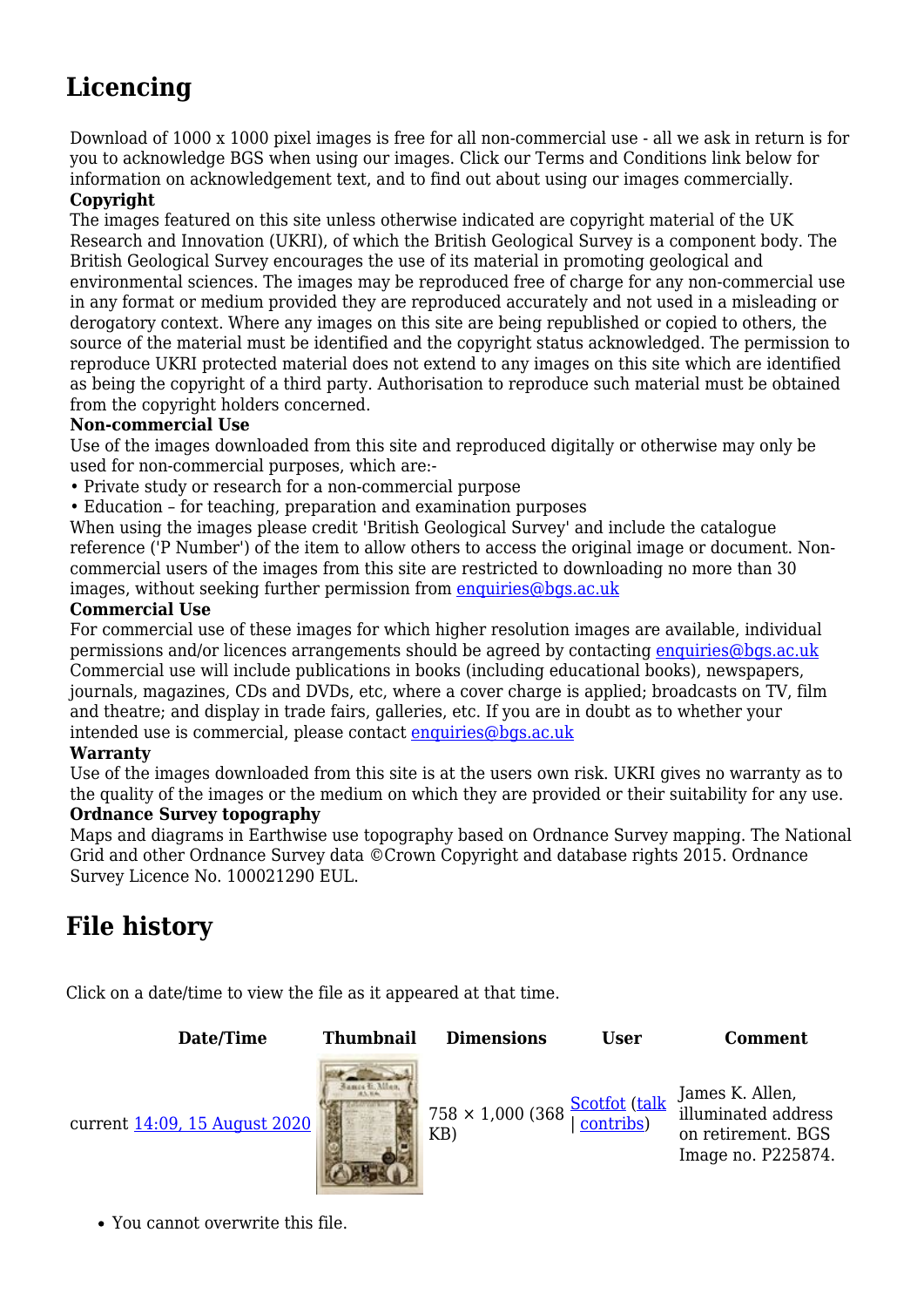# **File usage**

The following page links to this file:

[James Knox Allan](http://earthwise.bgs.ac.uk/index.php/James_Knox_Allan)

Retrieved from ['http://earthwise.bgs.ac.uk/index.php?title=File:P225874.jpg&oldid=48132](http://earthwise.bgs.ac.uk/index.php?title=File:P225874.jpg&oldid=48132)' [Category](http://earthwise.bgs.ac.uk/index.php/Special:Categories):

[License tags](http://earthwise.bgs.ac.uk/index.php/Category:License_tags)

# **Navigation menu**

### **Personal tools**

- Not logged in
- [Talk](http://earthwise.bgs.ac.uk/index.php/Special:MyTalk)
- [Contributions](http://earthwise.bgs.ac.uk/index.php/Special:MyContributions)
- [Log in](http://earthwise.bgs.ac.uk/index.php?title=Special:UserLogin&returnto=File%3AP225874.jpg&returntoquery=action%3Dmpdf)
- [Request account](http://earthwise.bgs.ac.uk/index.php/Special:RequestAccount)

### **Namespaces**

- [File](http://earthwise.bgs.ac.uk/index.php/File:P225874.jpg)
- [Discussion](http://earthwise.bgs.ac.uk/index.php?title=File_talk:P225874.jpg&action=edit&redlink=1)

 $\Box$ 

### **Variants**

### **Views**

- [Read](http://earthwise.bgs.ac.uk/index.php/File:P225874.jpg)
- [Edit](http://earthwise.bgs.ac.uk/index.php?title=File:P225874.jpg&action=edit)
- [View history](http://earthwise.bgs.ac.uk/index.php?title=File:P225874.jpg&action=history)
- [PDF Export](http://earthwise.bgs.ac.uk/index.php?title=File:P225874.jpg&action=mpdf)

 $\overline{\phantom{a}}$ 

### **More**

### **Search**

Search Go

### **Navigation**

• [Main page](http://earthwise.bgs.ac.uk/index.php/Main_Page)